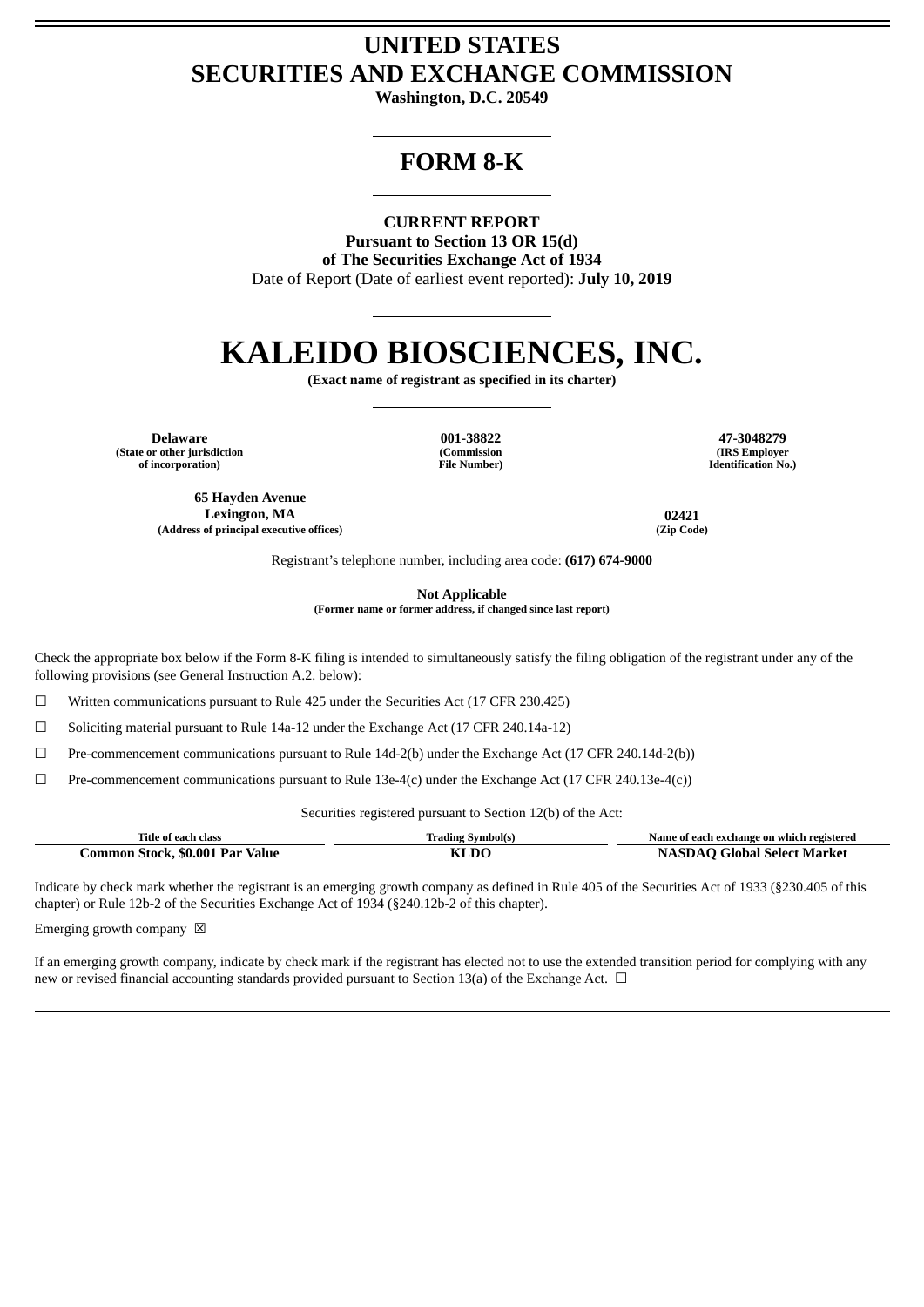#### **Item 5.02. Departure of Directors or Certain Officers; Election of Directors; Appointment of Certain Officers; Compensatory Arrangements of Certain Officers.**

On July 10, 2019, Noubar Afeyan, Ph.D., tendered his resignation from the Board of Directors (the "Board") of Kaleido Bioscience, Inc. (the "Company"), and all committees thereof. Dr. Afeyan's departure is not the result of any disagreement with the Company on any matter relating to the Company's operations, policies or practices.

On July 11, 2019, upon the recommendation of its Nominating and Corporate Governance Committee, the Board appointed Theo Melas-Kyriazi to join the Board, effective immediately. The Board determined that Mr. Melas-Kyriazi is independent under the listing standards of NASDAQ and the Company's corporate governance guidelines. Mr. Melas-Kyriazi will serve as a Class III director with a term expiring at the annual meeting of stockholders to be held in 2022. Mr. Melas-Kyriazi was also appointed to serve as the Chair of the Audit Committee and a member of the Compensation Committee.

As a non-employee director, Mr. Melas-Kyriazi will receive cash compensation and an equity award for his Board service in accordance with the Company's non-employee director compensation policy. Mr. Melas-Kyriazi is not a party to any transaction with the Company that would require disclosure under Item 404(a) of Regulation S-K, and there are no arrangements or understandings between Mr. Melas-Kyriazi and any other persons pursuant to which he was selected as a director. In addition, Mr. Melas-Kyriazi will enter into an indemnification agreement with the Company consistent with the form of the existing indemnification agreement entered into between the Company and its non-employee directors.

Following Mr. Melas-Kyriazi's election to the Board, the Company's Audit Committee consists of Mr. Melas-Kyriazi (Chair), Mr. Michael Bonney and Mr. Grady Burnett, and the Company's Compensation Committee will consists of Dr. Anthony Quinn (Chair), Mr. Melas-Kyriazi and Dr. Jonathan McIntyre.

On July 15, 2019, the Company issued a press release announcing the changes to the composition of its Board of Directors. A copy of this press release is furnished as Exhibit 99.1 to this report on Form 8-K.

### **Item 9.01. Financial Statements and Exhibits.**

(d) Exhibits

99.1 Press Release issued by the [Company](#page-3-0) on July 15, 2019, furnished hereto.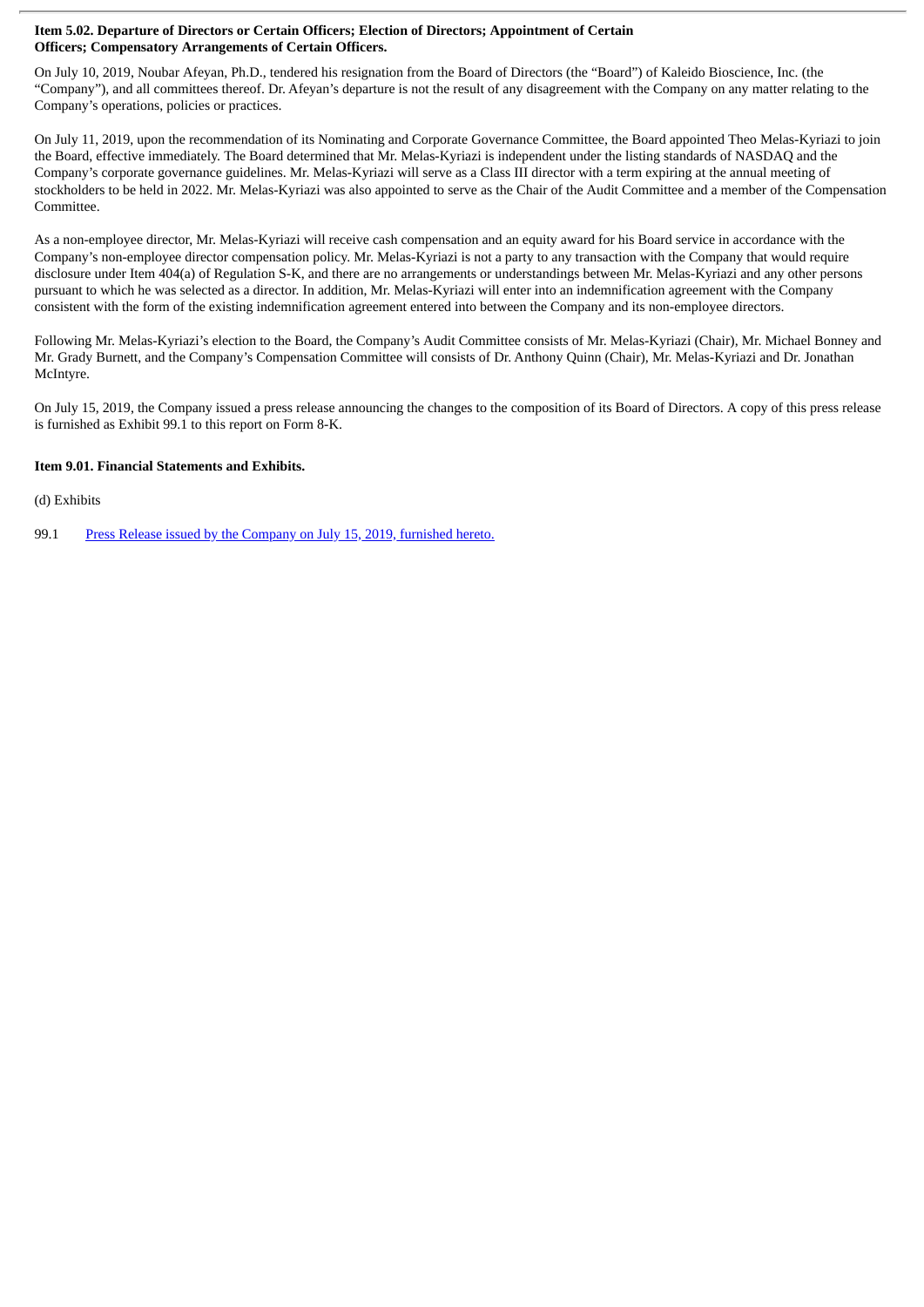**SIGNATURE**

Pursuant to the requirements of the Securities Exchange Act of 1934, the registrant has duly caused this report to be signed on its behalf by the undersigned hereunto duly authorized.

#### **Kaleido Biosciences, Inc.**

Date: July 15, 2019 By: /s/ Alison Lawton

Alison Lawton Chief Executive Officer and President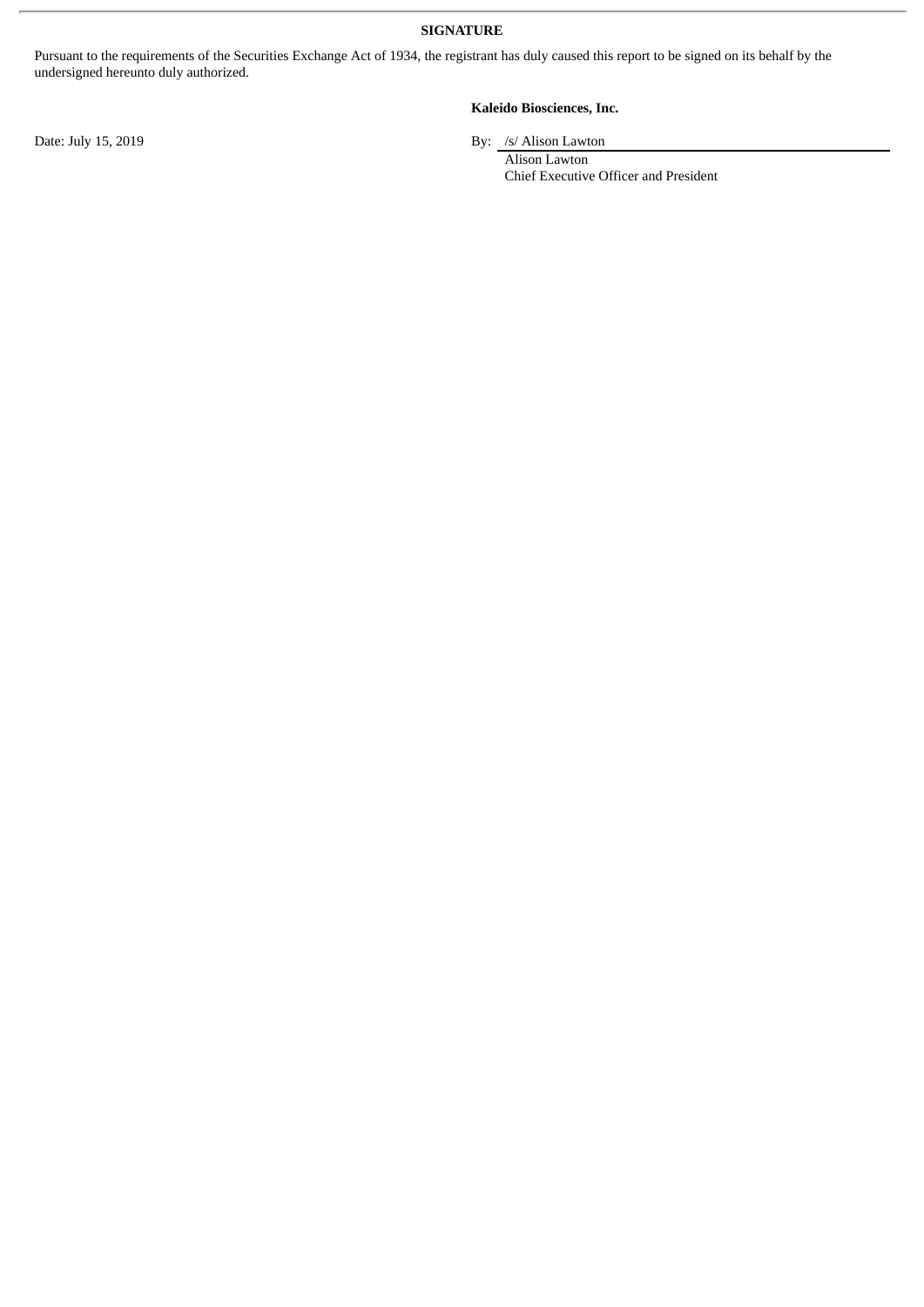#### **Kaleido Biosciences Announces Appointment of Theo Melas-Kyriazi to its Board of Directors**

<span id="page-3-0"></span>**LEXINGTON, Mass., July 15, 2019** – Kaleido Biosciences, Inc. (Nasdaq: KLDO), a clinical-stage healthcare company with a chemistry-driven approach to leveraging the potential of the microbiome organ to treat disease and improve human health, today announced that Theo Melas-Kyriazi, Executive Partner at Flagship Pioneering, has been appointed to its Board of Directors. In addition, the Company announced that Noubar Afeyan, Ph.D., co-founder of Kaleido and CEO of Flagship Pioneering, is stepping down after serving as a Board member since Kaleido's founding within Flagship Labs in 2015.

"We are excited to welcome Theo to our Board. He brings extensive experience in financial and corporate strategy and a track record of building life science companies, which will be instrumental as we continue to advance our pipeline and execute across the business," said Michael Bonney, Executive Chair of Kaleido's Board of Directors. "We are also grateful to Noubar for his many contributions to Kaleido. He was among the first to recognize and embrace the potential of our innovative approach to the microbiome and has played a critical role in guiding Kaleido from inception to recently becoming a public company."

Dr. Afeyan said, "I am proud of Kaleido's pioneering work on the microbiome since its founding. Today, Kaleido has a validated platform, broad pipeline, and multiple candidates in clinical development. I look forward to watching this team build a leading microbiome company with the potential to transform health care. I know they will benefit greatly from Theo's insights and experience."

Mr. Melas-Kyriazi joined Flagship in April 2019, and also serves as Chief Financial Officer of Levitronix Technologies, Inc., a leader in magnetically levitated pumps for microelectronics and bioprocessing applications. He spent nearly two decades at Thermo Electron Corporation (now Thermo Fisher Scientific) in a variety of roles, including six years as CFO. There, he was instrumental in raising \$2 billion in equity and convertible debt and executed Initial Public Offerings (IPOs) for five of Thermo Fisher's subsidiary companies. Mr. Melas-Kyriazi has served on the Boards of Directors of multiple private and public life science companies and is currently a Director of Evelo Biosciences, Inc. (Nasdaq: EVLO). He holds a Bachelor's degree in economics from Harvard University and an M.B.A. from Harvard Business School.

"I share Flagship's enthusiasm for Kaleido and its commitment to translating the promise of the microbiome into solutions for patients," said Mr. Melas-Kyriazi. "I am pleased to be joining the Board at an important time in Kaleido's evolution, as it utilizes its human-centric discovery and development platform to rapidly advance Microbiome Metabolic Therapies into patient clinical studies."

#### **About Kaleido Biosciences**

Kaleido Biosciences is a clinical-stage healthcare company with a differentiated, chemistry-driven approach to leveraging the potential of the microbiome organ to treat disease and improve human health. The Company has built a human-centric proprietary product platform to enable the rapid and cost-efficient discovery and development of novel Microbiome Metabolic Therapies (MMT™). MMTs are designed to modulate the metabolic output and profile of the microbiome by driving the function and distribution of the organ's existing microbes. Kaleido is advancing a broad pipeline of MMT candidates with the potential to address a variety of diseases and conditions with significant unmet patient needs. To learn more, visit https://kaleido.com/.